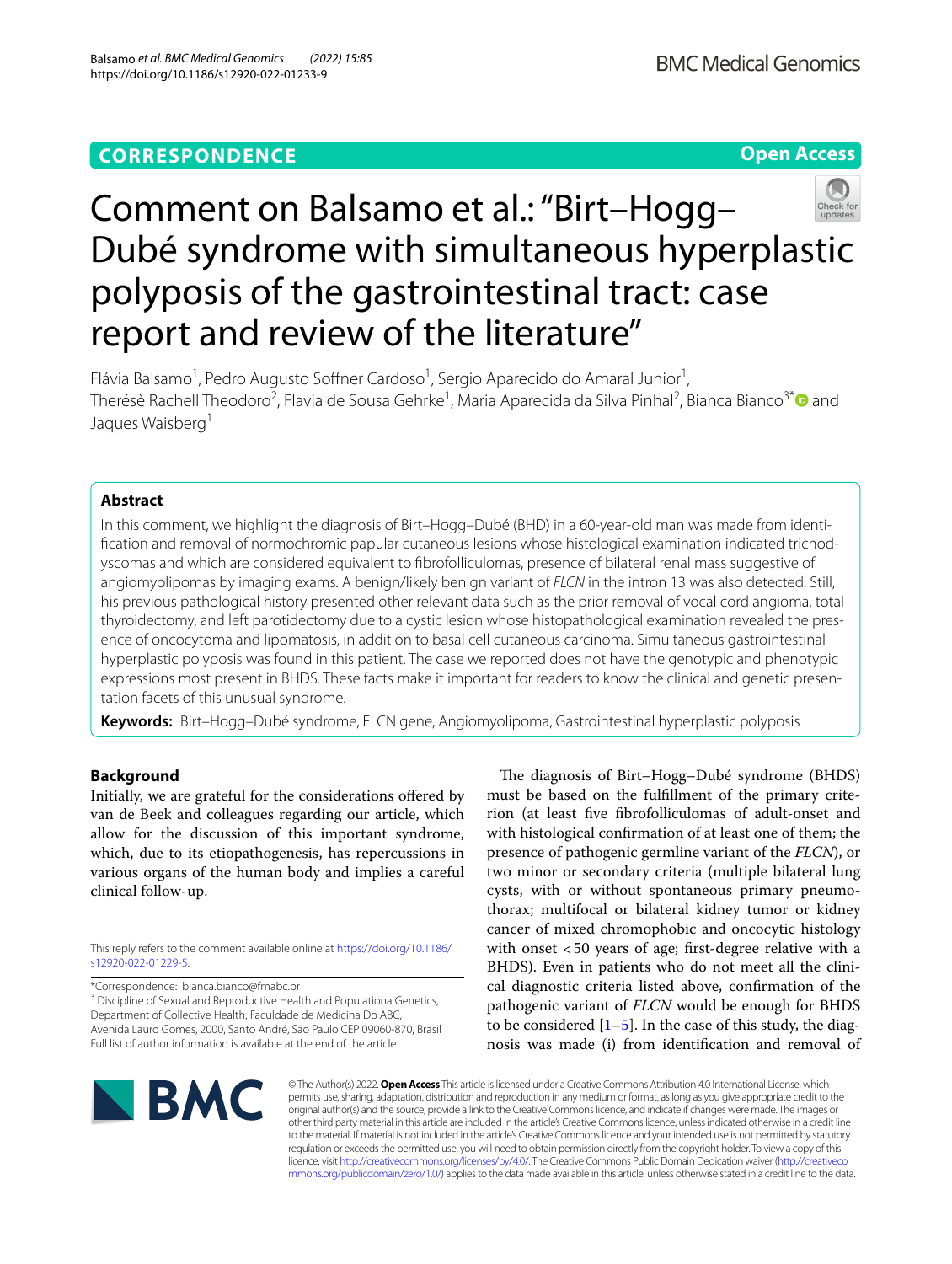normochromic papular cutaneous lesions whose histological examination indicated trichodyscomas and which are considered equivalent to fbrofolliculomas, (ii) presence of bilateral renal mass suggestive of angiomyolipomas by imaging exams. A benign/likely benign variant of *FLCN* in the intron 13 was also detected. The legend of Figures 1 and 2 of the article was mistakenly described as "fbroepithelial polyp (skin fbroma)" when, in fact, it corresponds to one of several trichodiscomas (>5) found in the patient in this report. However, the text of the article is correct when referring to Figures 1 and 2 as "anatomopathological examination of the dorsal and frontal lesions revealed trichodiscomas." This misunderstanding may have contributed to some of the timely comments made by van de Beek and colleagues.

### **Clinical manifestation and genetic fndings**

BHDS can also occur sporadically in individuals with no family history of the syndrome. These individual can be carrier of de novo variant in the *FLCN* gene [\[6\]](#page-2-2). The clinical history of the patient in question did not mention any relative with similar manifestations. Still, his previous pathological history presented other relevant data such as the prior removal of vocal cord angioma, total thyroidectomy, and left parotidectomy due to a cystic lesion whose histopathological examination revealed the presence of oncocytoma and lipomatosis, in addition to basal cell cutaneous carcinoma. Moreover, solid bilateral renal masses suggestive of angiomyolipoma were observed on angiography. Consistently, lipomas [\[7](#page-2-3)[–9](#page-2-4)], parathyroid adenomas  $[9]$  $[9]$ , thyroid cancer  $[10, 11]$  $[10, 11]$  $[10, 11]$  $[10, 11]$  $[10, 11]$ , oncocytoma, and parotid adenoma, and basal cell and squamous cell carcinoma [[2,](#page-2-7) [7,](#page-2-3) [12](#page-2-8)], as well as often bilateral kidney tumors [[3,](#page-2-9) [6,](#page-2-2) [7,](#page-2-3) [9\]](#page-2-4) have also been described in patients with BHDS.

Also consistent with fndings in BHDS [[12,](#page-2-8) [13](#page-2-10)], the cutaneous manifestations identifed as trichodiscomas were presented in the case we reported as multiple normochromic papules presenting on the face (frontal region) and dorsum. Although the most frequent lesions are fbrofolliculomas, found in more than 85% of patients over the age of 25  $[10]$  $[10]$ , trichodiscomas present as smooth, dome-shaped papules, measuring 2 to 4 mm in diameter, and maybe single, multiple, or merge in the form of plaques [\[14\]](#page-2-11). As suggested by Schulz et al. [[15\]](#page-2-12), trichodiscomas and fbrofolliculomas are the same lesions but sectioned in diferent planes, which gives rise to artifcial diferences in histological interpretation. The follicle involved may be the same in cases labeled as fbrofolliculoma, trichodiscoma, or even acrochordon, and it may be that these skin lesions represent evolutionary stages of a single lesion.

Immunophenotypically these dermatopathies are similar and, therefore, derived from the same histiogenic precursor, which step up this possibility [[16–](#page-2-13)[20](#page-2-14)]. Fibrofolliculomas and trichodiscomas have overlapping histological features, and skin biopsy with puncture rather than lamina biopsy is preferred to examine the general architecture of these lesions [\[2,](#page-2-7) [5,](#page-2-1) [20\]](#page-2-14). To diagnose the cutaneous lesions, in this case, resection and histopathological study were performed, which identifed benign lesions (trichodiscomas) and malignant lesions (basal cell carcinoma). Although most patients with BHDS will have typical cutaneous manifestations, those without typical cutaneous manifestations are also at risk of developing renal tumors and pneumothorax [\[1\]](#page-2-0). About 20% of patients with HBDS will not present pulmonary manifestations; therefore, the absence of symptoms or changes in chest imaging does not make the diagnosis unfeasible [[12,](#page-2-8) [18](#page-2-15), [21\]](#page-2-16).

About a third of patients with BHDS have renal involvement by tumors [\[2](#page-2-7), [16](#page-2-13)], often bilateral and multifocal, with slow growth and generally asymptomatic in the early stages [[22,](#page-2-17) [23\]](#page-2-18), usually diagnosed in males between 46 and 52 years of age. This scenario was also observed in the present case that was male, and asymptomatic kidney tumors were diagnosed by imaging at 60 years of age. In the MRI, the appearance of solid renal lesions was very suggestive of angiomyolipomas, in addition to the presence of renal cysts. This concomitant finding has also been reported in the literature [[23](#page-2-18)[–25](#page-3-0)].

Colorectal tumors, benign or malignant, are not considered a frequent phenotypic manifestation of BHDS. There were no still reports of hyperplastic colorectal polyps or in other locations in the gastrointestinal tract [[26\]](#page-3-1). We want to clarify that we were careful to use the term "simultaneous" and not the word "associated" when describing the gastrointestinal hyperplastic polyposis found in the patient in this report, as we reiterate that there is no evidence that hyperplastic polyposis is part of BHDS. In Individuals with BHDS without a pathogenic variant of *FLCN* have already been identifed intragenic deletions and duplication in the gene [[14\]](#page-2-11). In the present case, no variants were found in other studied exons (4 to 14). Nahorski et al. [\[27](#page-3-2)] suggested that the somatic pathogenic variants of *FLCN* in patients with colorectal cancer are of the "transient" type and not pathogenic variants of the driver mutations. Thus, it is possible that the higher or lower risk of polyps or colorectal neoplasia in BHDS may be caused by diferent allelic variants of *FCLN* [[14\]](#page-2-11).

The tuberous sclerosis complex is known to be caused by dysregulation of the mTOR pathway, and due to phenotypic similarities with BHDS, the involvement of the mTOR pathway has been suggested to be implicated in the pathogenesis of the syndrome, although this is not the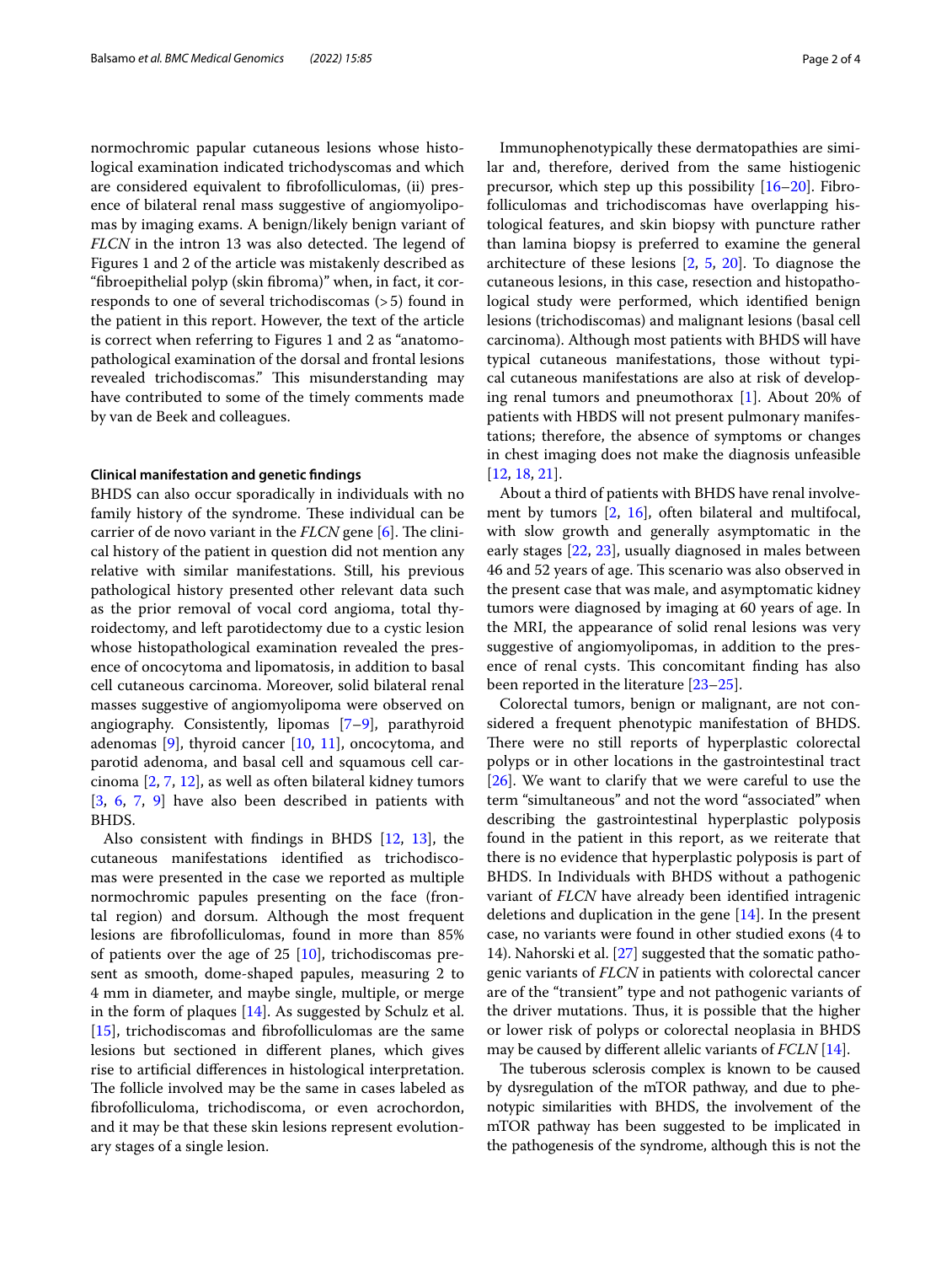only signaling pathway implicated in the tumor suppressor action of *FLCN* [[2,](#page-2-7) [4,](#page-2-19) [5,](#page-2-1) [28\]](#page-3-3). Some studies raise the question of why *FLCN*, a tumor suppressor gene, is a positive efector of the mTOR pathway. A possible explanation is that FLCN defciency could suppress mTORC1 activity and may push other pathways to depletion, compensating the inhibition of the mTOR pathway [\[20\]](#page-2-14), and which could explain the phenotypic similarity between BHDS, Cowden syndrome, tuberous sclerosis, and Peutz-Jeghers syndrome [[4,](#page-2-19) [19](#page-2-20), [29](#page-3-4)].

# **Conclusion**

The case we reported does not have the genotypic and phenotypic expressions most present in BHDS, as observed by other authors  $[30-34]$  $[30-34]$  $[30-34]$ . These facts make it important for readers to know the clinical and genetic presentation facets of this unusual syndrome.

#### **Abbreviations**

BHDS: Birt–Hogg–Dubé syndrome; *FLCN*: Folliculin gene; MRI: Magnetic resonance imaging; mTOR: Mammalian target of rapamycin.

#### **Acknowledgements**

Not applicable.

#### **Author contributions**

FB, BB and JW wrote the commentary, PASC, SAAJ, TRT, FSG and MASP review and editing. All authors read and approved the fnal version of the commentary. All authors read and approved the fnal manuscript.

#### **Funding**

Not applicable.

**Availability of data and materials** Not applicable.

#### **Declarations**

**Ethics approval and consent to participate** Not applicable.

#### **Consent for publication**

Not applicable.

#### **Competing interests**

The author declares that he has no competing interest.

#### **Author details**

<sup>1</sup> Discipline of General Surgery of Urgency and Digestive System, Department of Surgery I, Faculdade de Medicina Do ABC, Avenida Lauro Gomes, 2000, Santo André, São Paulo CEP 09060-870, Brasil. <sup>2</sup>Discipline of Biochemistry, Department of Morfology and Physiology, Faculdade de Medicina Do ABC, Avenida Lauro Gomes, 2000, Santo André, São Paulo CEP 09060-870, Brasil. 3 <sup>3</sup> Discipline of Sexual and Reproductive Health and Populationa Genetics, Department of Collective Health, Faculdade de Medicina Do ABC, Avenida Lauro Gomes, 2000, Santo André, São Paulo CEP 09060-870, Brasil.

## Received: 23 November 2021 Accepted: 6 April 2022 Published online: 15 April 2022

#### **References**

- <span id="page-2-0"></span>1. Chung JY, Ramos-Caro FA, Beers B, Ford MJ, Flowers F. Multiple lipomas, angiolipomas and parathyroid adenomas in a patient with Birt–Hogg– Dube syndrome. Int J Dermatol. 1996;35:365–7.
- <span id="page-2-7"></span>2. Menko FH, van Steensel MA, Giraud S, et al. Birt–Hogg–Dubé syndrome: diagnosis and management. Lancet Oncol. 2009;10:1199–206.
- <span id="page-2-9"></span>3. Furuya M, Nakatani Y. Birt–Hogg–Dubé syndrome: clinico-pathological features of the lung. J Clin Pathol. 2013;66:178–86.
- <span id="page-2-19"></span>4. Gupta N, Seyama K, McCormack FX. Pulmonary manifestations of Birt– Hogg–Dubé syndrome. Fam Cancer. 2013;12:387–96.
- <span id="page-2-1"></span>5. Sasso AAD, Belém LC, Zanetti G, Souza CA, Escuissato DL, Irion KL, Guimarães MD, Marchiori E. Birt–Hogg–Dubé syndrome. State-of-the-art review with emphasis on pulmonary involvement. Resp Med. 2015;109:289–96.
- <span id="page-2-2"></span>6. Mohan Das L, Rang CE, Banka R. Birt–Hogg–Dubé syndrome: a rare cause of cystic lung diseases. BMJ Case Rep. 2013;2013:bcr2013008826.
- <span id="page-2-3"></span>7. Toro JR, Glenn G, Duray P, Darling T, Weirich G, Zbar B, et al. Birt–Hogg– Dube syndrome: a novel marker of kidney neoplasia. Arch Dermatol. 1999;135:1195–202.
- 8. Schmidt LS, Nickerson ML, Warren MB, et al. Germline BHD mutation spectrum and phenotype analysis of a large cohort of families with Birt– Hogg–Dubé syndrome. Am J Hum Genet. 2005;76:1023–33.
- <span id="page-2-4"></span>9. Kluger N, Giraud S, Coupier L, et al. Birt–Hogg–Dubé syndrome: clinical and genetic studies of 10 French families. Br J Dermatol. 2010;162:527–37.
- <span id="page-2-5"></span>10. Toro JR, Wei MH, Glenn GM, Weinreich M, Toure O, Vocke C, et al. BHD mutations, clinical and molecular genetic investigations of Birt–Hogg– Dubé syndrome: a new series of 50 families and a review of published reports. J Med Genet. 2008;45:321–31.
- <span id="page-2-6"></span>11. Kunogi M, Kurihama M, Ikegami TS, et al. Clinical and genetic spectrum of Birt–Hogg–Dubé syndrome patients in whom pneumothorax and/or multiple lung cysts are the presenting feature. J Med Genet. 2010;47:281–7.
- <span id="page-2-8"></span>12. Rehman HU. Birt–Hogg–Dubé syndrome: report of a new mutation.Can Respir J. 2012; 19, 193–5
- <span id="page-2-10"></span>13. Bhatt JR, Richard PO, Kim NS, Finelli A, Manickavachagam K, Legere L, Evans A, Pei Y, Sykes J, Jhaveri K, Jewett MA. Natural history of renal Angiomyolipoma (AML): Most patients with large AMLs >4cm can be ofered active surveillance as an initial management strategy. Eur Urol. 2016;70:85–90.
- <span id="page-2-11"></span>14. Schmidt LS, Linehan WM. Molecular genetics and clinical features of Birt– Hogg–Dubé syndrome. Nat Rev Urol. 2015;12:558–69.
- <span id="page-2-12"></span>15. Schulz T, Hartschuh W. Birt–Hogg–Dubé syndrome and Hornstein-Knickenberg syndrome are the same. Diferent sectioning technique as the cause of diferent histology. J Cutan Pathol. 1999; 26:55–61.
- <span id="page-2-13"></span>16. Iribe Y, Yao M, Tanaka R, Kuroda N, Nagashima Y, Nakatani Y, Furuya M. Genome-wide uniparental disomy and copy number variations in renal cell carcinomas associated with Birt–Hogg–Dubé syndrome. Am J Pathol. 2016;186:337–46.
- 17. Tobino K, Seyama K. Birt–Hogg–Dubé syndrome with renal angiomyolipoma. Intern Med. 2012;51:1279–80.
- <span id="page-2-15"></span>18. Spring P, Fellmann F, Giraud S, Clayton H, Hohl D. Syndrome of Birt– Hogg–Dubé, a histopathological pitfall with similarities to tuberous sclerosis: a report of three cases. Am J Dermatopathol. 2013;35:241–5.
- <span id="page-2-20"></span>19. Ponti G, Pellacani G, Seidenari S, Pollio A, Muscatello U, et al. Cancer associated genodermatoses: skin neoplasms as clues to hereditary tumor syndromes. Crit Rev Oncol Hematol. 2013;85:239–56.
- <span id="page-2-14"></span>20. Schimidt LS, Linehan WM. Molecular genetics and clinical features of Birt– Hogg–Dubé syndrome. Nat Rev Urol. 2015;12:558–69.
- <span id="page-2-16"></span>21. Misagno N, Kimura T, Narisawa Y. Fibrofolliculoma/trichodiscoma and fbrous papule (perifollicular fbroma/ angiofbroma): a revaluation of the histopathological and immunohistochemical features. J Cutan Pathol. 2009;36:943–51.
- <span id="page-2-17"></span>22. Toro JR, Pautler SE, Stewart L, et al. Lung cysts, spontaneous pneumothorax, and genetic associations in 89 families with Birt–Hogg–Dubé syndrome. Am J Respir Crit Care Med. 2007;175:1044–53.
- <span id="page-2-18"></span>23. Byrne M, Mallipeddi R, Pichert G, Whittaker S. Birt–Hogg–Dubé syndrome with a renal angiomyolipoma: further evidence of a relationship between Birt–Hogg–Dubé syndrome and tuberous sclerosis complex. Australas J Dermatol. 2012;53:151–4.
- 24. Morrison PJ, Donnelly DE, Atkinson AB, Maxwell AP. Advances in the genetics of familial kidney cancer. Oncologist. 2010;15:532–8.